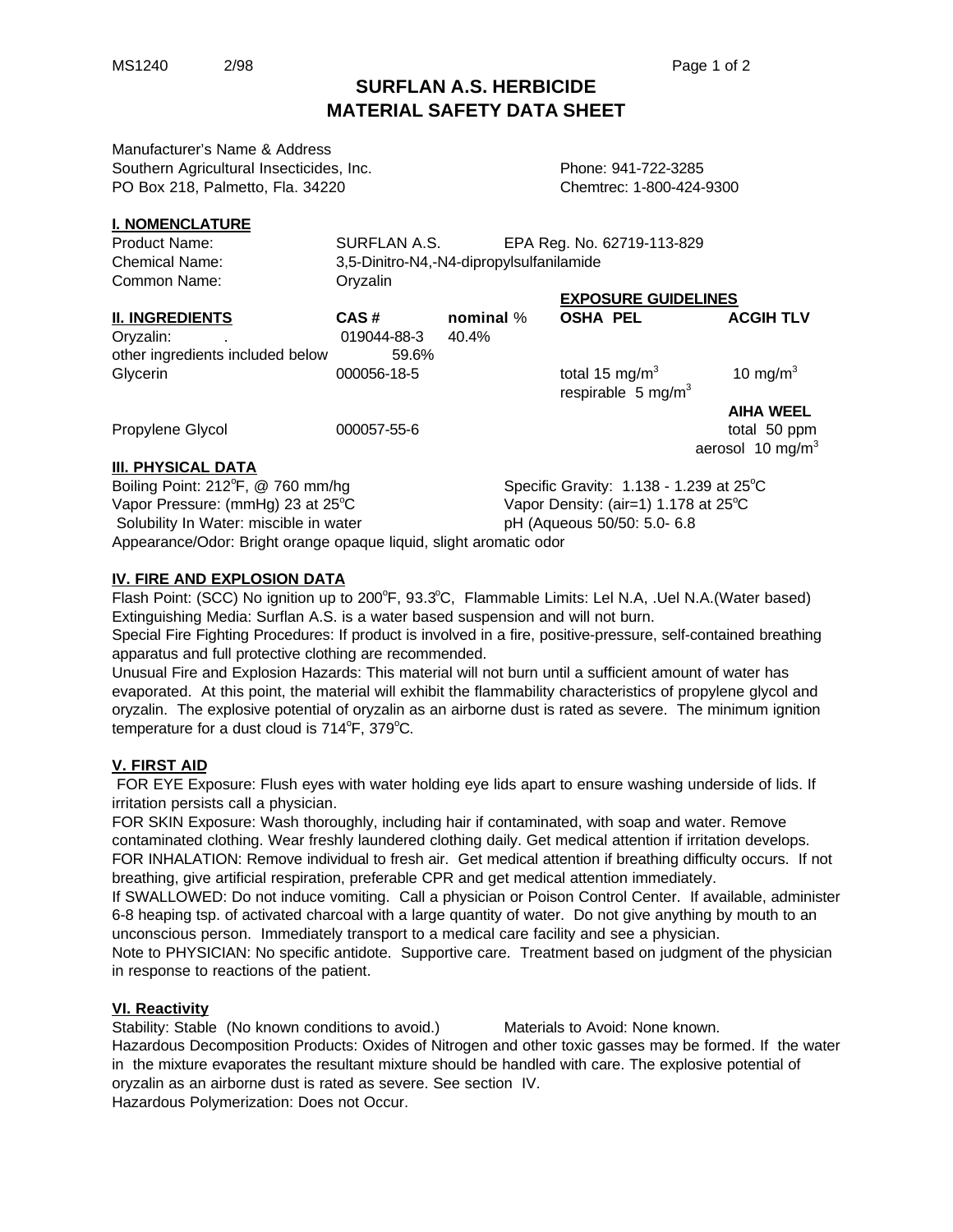## **SURFLAN A.S. HERBICIDE MSS** Page 2 of 3

## **VII. SPILL OR LEAK PROTECTION**

Environmental Data: Do not apply directly to water or wetland. Do not contaminate water when disposing of equipment washwaters. Cover or incorporate spills.

If Spilled: Use absorbent material to contain and clean up small spills and dispose as waste. Large spills report to CHEMTREC for assistance. Prevent run off.

Waste Disposal: Do not contaminate water, food or feed by storage or disposal. Wastes resulting from the use of this product may be used according to label directions or at an approved waste disposal facility. Follow all regulatory requirements pertaining to disposal. Read product label.

## **VIII SPECIAL PROTECTION**

Respiratory: Atmospheric levels should be maintained below the exposure guideline. For most conditions, respiratory protection should not be needed; however, if handling at elevated temperatures without sufficient ventilation, use an approved air-purifying respirator.

Ventilation: Provide general and/or local exhaust ventilation to control airborne levels below the exposure guidelines.

Applicators and handlers should wear clean, long-sleeved shirt, long pants waterproof gloves, and shoes plus socks. and goggles or safety glasses with side shields Remove contaminated clothing and wash exposed skin thoroughly if pesticide gets inside. Do not wear contaminated clothing. Launder clothing separately from household laundry.

## **IX. HEALTH HAZARD DATA**

Harmful if swallowed, inhaled or absorbed through skin. Avoid contact skin contact.

Eyes: May cause slight temporary eye irritation, corneal injury is unlikely.

Skin Contact: Prolonged exposure may cause skin irritation. Prolonged or frequently repeated skin contact may cause allergic skin reactions and/or skin sensitization some individuals.

Skin Absorption: A single prolonged exposure is not likely to result in the material being absorbed through skin in harmful amounts. The LD 50 for skin absorption in rabbits is >2000 mg/kg.

Ingestion: Single dose oral toxicity is low. Small amounts swallowed incidental to normal handling operations are not likely to cause injury. The oral LD50 for rats is 5000 mg/kg.

Systemic Effects (other target organ): In animals, has been shown to cause liver, kidney, bladder, spleen or blood effects. Repeated excessive ingestion of propylene glycol may cause central nervous system effects. Cancer Information: In tests conducted using oryzalin, thyroid follicular cell tumors noted in rats were considered to represent a unique response of rats to p-substituted. aminobenzene sulfonamides. Benign skin and adnexal tumors were seen in treated rats as well, and may also have been secondary to thyroid effects.

Teratology (birth defects): Oryzalin did not cause birth defects, other fetal effects occurred only at doses toxic to the mother.

Reproductive Effects: Most components did not interfere with reproduction in animals. One minor component which affected reproduction was believed to act through an alteration of the nutritional status of the animals when fed at exaggerated doses.

MUTAGENICITY (effects on genetic material): Results of in vitro (test tube) mutagenicity tests have bee negative. Results of mutagenicity tests in animals have been negative.

## **X. SPECIAL PRECAUTIONS**

Handling Precautions: Harmful if swallowed, inhaled, or absorbed through the skin. Avoid breathing vapors or spray mist. Handle carefully so as to avoid container damage. Avoid contact with skin, eyes, or clothing.. Storing Precautions: Do not put leaking packages into storage. Store in original containers.

Other Precautions: KEEP OUT OF REACH OF CHILDREN. Avoid contamination of feed and foodstuffs. Avoid contamination of water supplies, streams, and ponds.

Users should wash hands before eating, drinking, chewing gum, using tobacco or using the toilet.